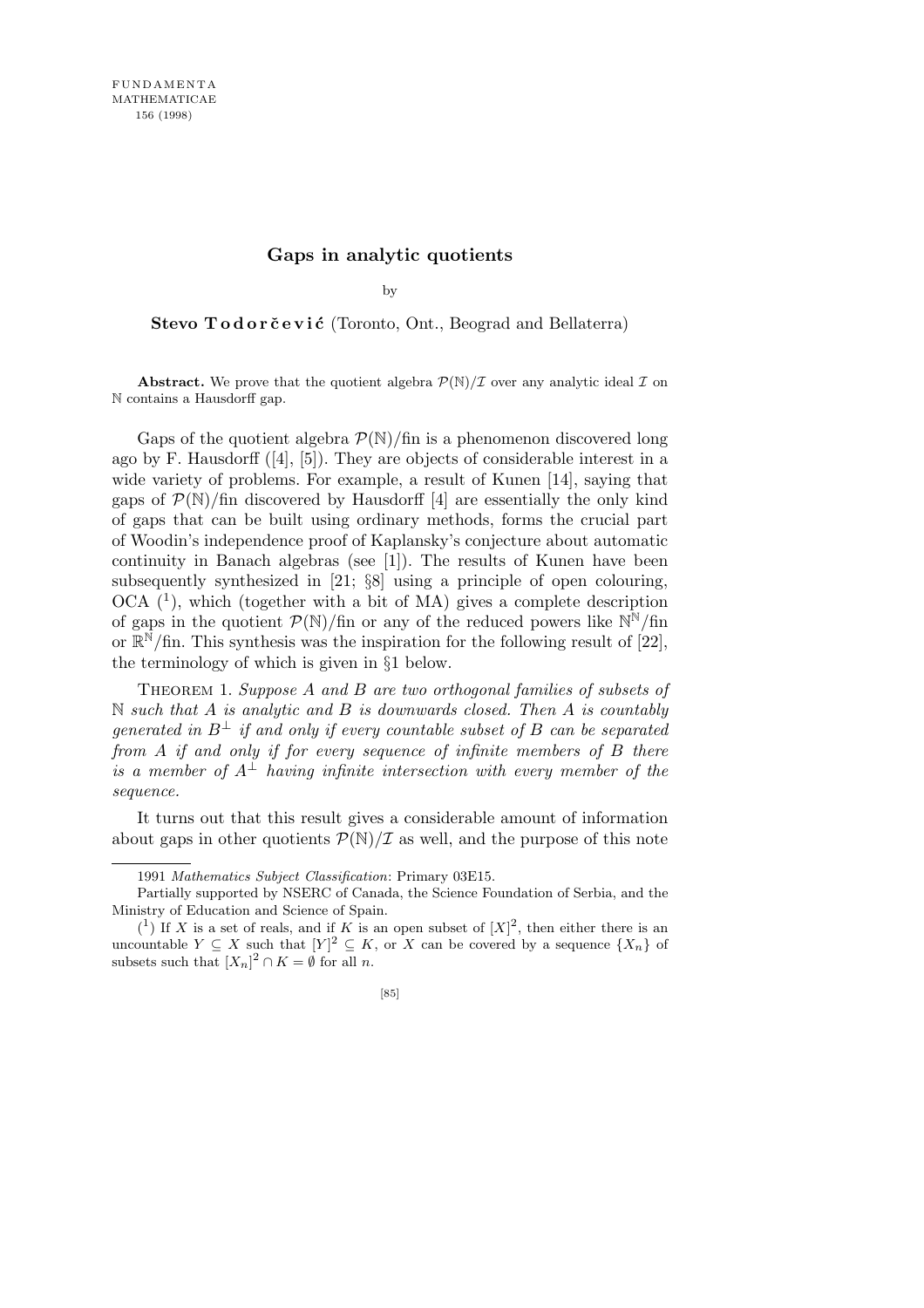is to give an account of this. For example, we shall show that if  $\mathcal I$  is an analytic ideal on  $\mathbb N$  then the quotient  $\mathcal P(\mathbb N)/\mathcal I$  contains an  $(\omega_1, \omega_1^*)$ -gap. (Compare this with Problem 4 of [17] originally posed by W. Just.) In fact, we shall essentially show that the gap spectrum of any analytic quotient contains that of the quotient  $P(N)/\text{fin}$ . This will be deduced from some quite general facts about the preservation of gaps under certain embeddings of  $\mathcal{P}(\mathbb{N})$ /fin into  $\mathcal{P}(\mathbb{N})/\mathcal{I}$ . We think that studying the embeddings between different analytic quotients is of independent interest. In fact, some such work has already been done. For example, a synthesis quite similar to that concerning the gaps mentioned above was subsequently applied to the work of S. Shelah [18] about the automorphisms of  $\mathcal{P}(\mathbb{N})$ /fin by B. Veličković [24], when he showed that under OCA (and a bit of MA) all automorphisms of this quotient are induced by bijections between cofinite subsets of N. These ideas are further applied by him and W. Just (see [10]) to other problems solved by Shelah's chain condition method or its extensions (see [7], [8], [9], [11]). It is interesting that all these results are indeed results about embeddings between different analytic quotients.

**1. Preliminaries.** The power-set  $\mathcal{P}(\mathbb{N})$  is equipped with the standard compact metric topology obtained from its identification with the Cantor cube  $\{0,1\}^{\mathbb{N}}$ . Thus, the topological notions like *open*, *closed*,  $F_{\sigma}$ , *analytic*, etc. can be applied to families of subsets of N. Similarly, we shall talk about *continuous, Borel, or Baire* maps defined on  $\mathcal{P}(\mathbb{N})$ .

For subsets *a* and *b* of N, let  $a \perp b$  denote the fact that their intersection is finite. For  $A, B \subseteq \mathcal{P}(\mathbb{N})$ , let  $A \perp B$  denote the fact that  $a \perp b$  whenever *a* ∈ *A* and *b* ∈ *B*. Let  $A^{\perp}$  denote the set of all *b* ⊂ N such that *b* ⊥ *a* for all *a* in *A*. A subset *c* of N *separates A* and *B* if *c* is orthogonal to *A* while its complement is orthogonal to *B*. We shall say that *A* is countably generated in some set  $D \subseteq \mathcal{P}(\mathbb{N})$  if there is a countable set  $C \subseteq D$  such that every *a* from *A* is almost included in some *c* from *C*.

An ideal *I* on N will always mean *proper* and *nonprincipal*, i.e., containing the ideal Fin of finite subsets of  $\mathbb N$  and not equal to the power-set of  $\mathbb N$ . We shall say that an ideal *I* is *reducible* to an ideal *J* if there is  $h : \mathbb{N} \to \mathbb{N}$ such that a subset *y* of  $\mathbb N$  is in  $\mathcal J$  if and only if its preimage  $h^{-1}[y]$  belongs to *I*. The orthogonal  $\mathcal{I}^{\perp}$  of an ideal *I* is also an ideal which usually contains some information about  $\mathcal I$  itself. Note, however, that  $\mathcal I^{\perp}$  is seldom an analytic ideal so the following result is unexpected.

Theorem 2. *If I is an analytic ideal then the ideal generated by I and its orthogonal*  $\mathcal{I}^{\perp}$  *is reducible to* Fin *by a finite-to-one map*  $h : \mathbb{N} \to \mathbb{N}$ *.* 

P r o o f. Note that if  $\mathcal I$  and  $\mathcal I^{\perp}$  can be separated then the ideal they generate is analytic so the conclusion follows from a theorem of Mathias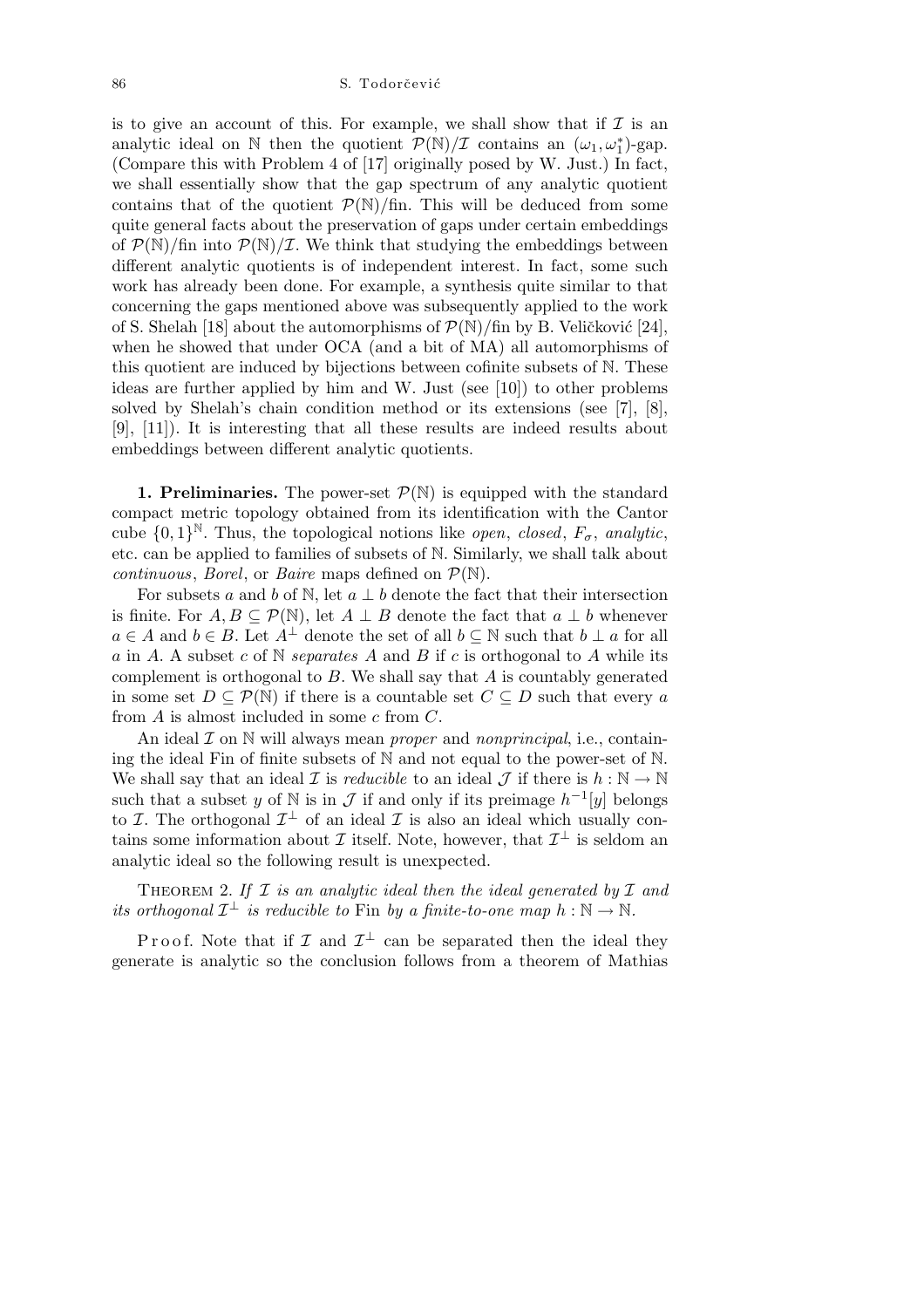[15]. Thus, we may assume that  $\mathcal I$  and  $\mathcal I^{\perp}$  form a gap. By Theorem 1 for the pair *I* and  $\mathcal{I}^{\perp}$  we conclude that either there is a sequence  $\{c_n\} \subseteq \mathcal{I}^{\perp}$ of disjoint infinite sets such that no element of  $\mathcal{I}^{\perp}$  has infinite intersection with all  $c_n$ 's, or there is a sequence  $\{d_n\} \subseteq \mathcal{I}^{\perp\perp}$  of disjoint infinite sets such that every element of  $\mathcal I$  is almost covered by the union of finitely many of the  $d_n$ 's. Choose a finite-to-one reduction  $h : \mathbb{N} \to \mathbb{N}$  of  $\mathcal I$  to Fin such that for all *n*,  $h^{-1}(n)$  intersects  $c_i$  or  $d_i$  for all  $i \leq n$  depending on whether the above application of Theorem 1 gives us the sequence  $\{c_n\} \subseteq \mathcal{I}^{\perp}$  or the sequence  ${d_n} \subseteq \mathcal{I}^{\perp\perp}$ . It is easily checked that for every infinite  $x \subseteq \mathbb{N}$  the preimage  $h^{-1}(x)$  can't be covered by two sets one from *I* and one from  $\mathcal{I}^{\perp}$ . This completes the proof.

A mapping  $\Phi : \mathcal{P}(\mathbb{N})/\mathcal{I} \to \mathcal{P}(\mathbb{N})/\mathcal{J}$  will usually be given by its lifting  $\Phi_* : \mathcal{P}(\mathbb{N}) \to \mathcal{P}(\mathbb{N})$  related to it via the following diagram:

$$
\mathcal{P}(\mathbb{N}) \xrightarrow{\Phi_*} \mathcal{P}(\mathbb{N})
$$
\n
$$
\pi_0 \downarrow \qquad \pi_1 \downarrow \qquad \pi_2 \downarrow
$$
\n
$$
\mathcal{P}(\mathbb{N})/\mathcal{I} \xrightarrow{\Phi} \mathcal{P}(\mathbb{N})/\mathcal{J}
$$

where  $\pi_0$  and  $\pi_1$  are the corresponding quotient maps. Thus, when we say that  $\Phi : \mathcal{P}(\mathbb{N})/\mathcal{I} \to \mathcal{P}(\mathbb{N})/\mathcal{J}$  is a *continuous*, *Borel*, or *Baire* embedding, we really mean that it has such a lifting  $\Phi_* : \mathcal{P}(\mathbb{N}) \to \mathcal{P}(\mathbb{N})$ .

The following general fact about Baire liftings is quite useful (see [23; p. 132]).

THEOREM 3. If a homomorphism  $\Phi$  from a quotient  $\mathcal{P}(\mathbb{N})/\mathcal{I}$  into a quo*tient*  $P(\mathbb{N})/\mathcal{J}$  *has a Baire lifting then it also has a continuous lifting.* 

P r o o f. For the convenience of the reader we reproduce the argument from [23; p. 132]. So let  $\Phi_* : \mathcal{P}(\mathbb{N}) \to \mathcal{P}(\mathbb{N})$  be a fixed Baire lifting of  $\Phi$ . Then there is a sequence  ${G_i}$  of dense open subsets of  $P(\mathbb{N})$  such that  $\Phi_*$ is continuous on  $G = \bigcap_{i=1}^{\infty} G_i$  $\sum_{i=1}^{\infty} G_i$ . Choose inductively an increasing sequence  ${n_i}$  of integers  $(n_1 = 1)$  and for each *i* a subset  $t_i \subseteq [n_i, n_{i+1})$  such that every  $x \subseteq \mathbb{N}$  whose intersection with the interval  $[n_i, n_{i+1}]$  is equal to  $t_i$ belongs to  $G_j$  for all  $j \leq i$ . For  $\varepsilon = 0, 1$  set

$$
x_{\varepsilon} = \bigcup_{i \equiv \varepsilon \bmod 2} t_i \quad \text{and} \quad M_{\varepsilon} = \bigcup_{i \equiv \varepsilon \bmod 2} [n_i, n_{i+1}).
$$

Then for  $\varepsilon = 0, 1$  we have  $x_{\varepsilon} \subseteq M_{\varepsilon}$  and  $x_{\varepsilon} \cup x \in G$  for every  $x \subseteq M_{1-\varepsilon}$ . This means that if for  $\varepsilon = 0, 1$  we define  $\Phi_{\varepsilon} : \mathcal{P}(M_{\varepsilon}) \to \mathcal{P}(\mathbb{N})$  by

$$
\Phi_{\varepsilon}(x) = \Phi_*(x \cup x_{1-\varepsilon}) \setminus \Phi_*(x_{1-\varepsilon})
$$

we get a continuous lifting of  $\Phi$  restricted to  $\mathcal{P}(M_{\varepsilon})/\mathcal{I}$ . Hence if we define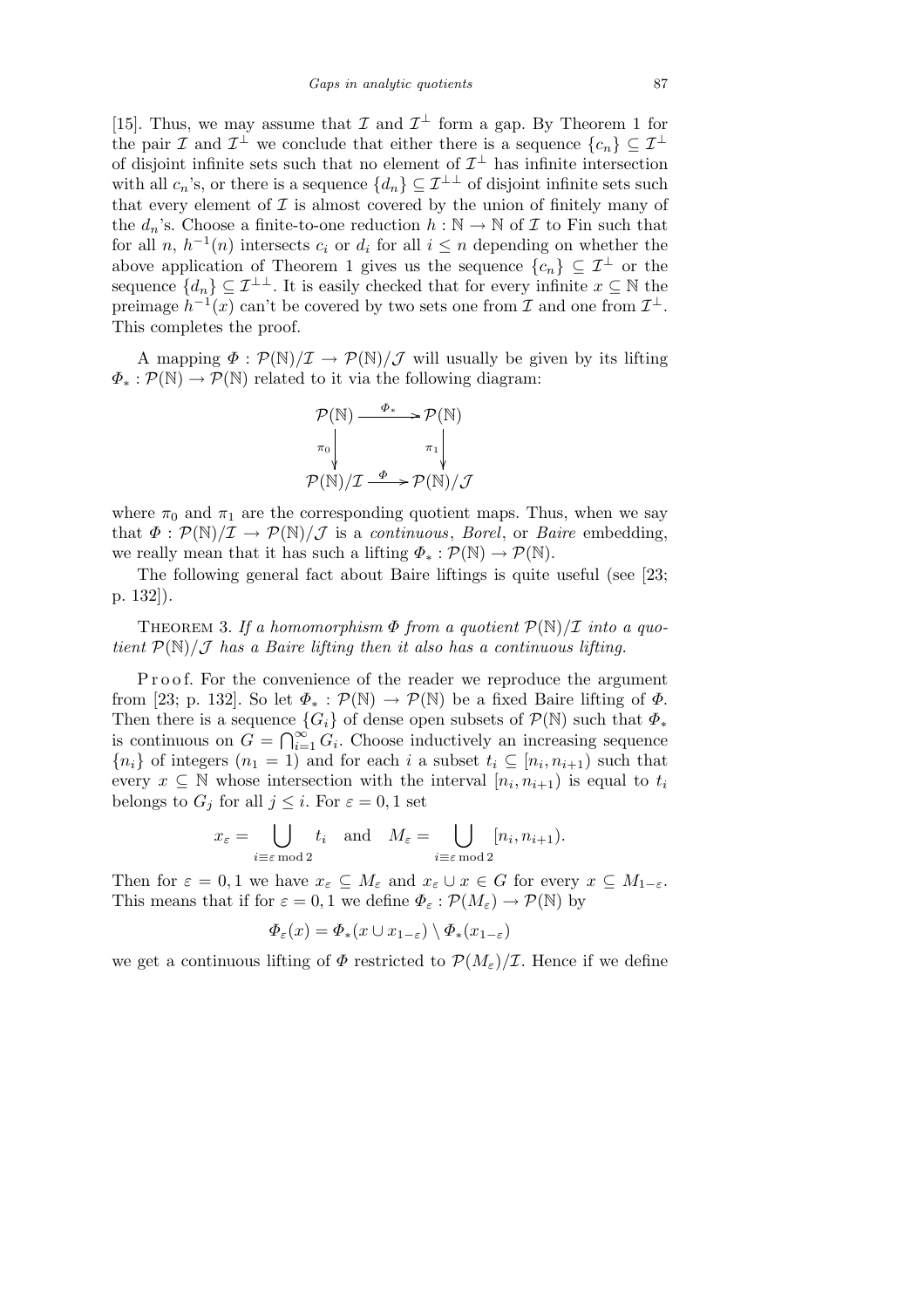$\Phi_{**}: \mathcal{P}(\mathbb{N}) \to \mathcal{P}(\mathbb{N})$  by

$$
\Phi_{**}(x) = \Phi_0(x \cap M_0) \cup \Phi_1(x \cap M_1)
$$

we get a continuous lifting of *Φ*. This completes the proof.

The quotient  $\mathcal{P}(\mathbb{N})/\mathcal{I}$  of course has its own notion of orthogonality, naturally defined:  $a \perp_{\mathcal{I}} b$  iff  $a \cap b \in \mathcal{I}$ . This leads to the notions analogous to the ones defined above for  $P(\mathbb{N})$ /fin. We shall say that an embedding  $\Phi$ :  $\mathcal{P}(\mathbb{N})/\mathcal{I} \rightarrow \mathcal{P}(\mathbb{N})/\mathcal{J}$  *preserves gaps* (of a certain kind) if the image

$$
\langle \varPhi_{*}'' A, \varPhi_{*}'' B \rangle
$$

of every gap  $\langle A, B \rangle$  (of that kind) in the quotient  $\mathcal{P}(\mathbb{N})/\mathcal{I}$  forms a gap in the other quotient  $\mathcal{P}(\mathbb{N})/\mathcal{J}$ . We shall also need to distinguish two kinds of gaps in such quotients  $\mathcal{P}(\mathbb{N})/\mathcal{I}$ . Thus, we say that a gap  $(A, B)$  of  $\mathcal{P}(\mathbb{N})/\mathcal{I}$  is a *Hausdorff gap* if *A* and *B* are both  $\sigma$ -directed under the inclusion modulo *I*, i.e., for every countable  $C \subseteq A$  (or  $C \subseteq B$ ) there is an  $a \in A$  (resp.,  $b \in B$ ) such that  $x \setminus a \in \mathcal{I}$  (resp.,  $x \setminus b \in \mathcal{I}$ ) for all  $x \in C$ . A gap  $(A, B)$  of  $\mathcal{P}(\mathbb{N})/\mathcal{I}$ is a *Rothberger gap* if one of the sides *A* or *B* is countably generated under the inclusion modulo *I*.

**2. Embeddings between analytic quotients.** Many of the quotients which we consider here can be (or can contain) saturated algebras under certain assumptions. For example, all  $F_{\sigma}$ -quotients are saturated if CH holds (see [11; Thm. 1]). When this happens then the quotient in question contains a copy of any other such quotient. The embeddings obtained this way use in one form or another a well-ordering of the continuum and therefore are seldom topologically simple. Hence it is natural to study topological embeddings between analytic quotients or to use an alternative to CH. In this setup the quotient  $P(N)/\text{fin}$  has a special place among other analytic quotients. It is in some sense minimal as it embeds in any other analytic quotient via a continuous embedding. One such embedding can be obtained using a result of Mathias [15] (see also [6] and [20]) which says that every analytic ideal  $\mathcal I$  is reducible to Fin by a finite-to-one and onto map, i.e., there is a finite-to-one onto map  $h : \mathbb{N} \to \mathbb{N}$  such that the preimage of any infinite subset of N does not belong to *I*. Given such an *h* define  $\Phi_h : \mathcal{P}(\mathbb{N}) \to \mathcal{P}(\mathbb{N})$ by

$$
\Phi_h(x) = h^{-1}[x] = \{n : h(n) \in x\}.
$$

Clearly,  $\Phi_h$  is a continuous map which induces an embedding of  $\mathcal{P}(\mathbb{N})$ /fin in  $P(\mathbb{N})/\mathcal{I}$ . In fact,  $\Phi_h$  is a continuous embedding of  $P(\mathbb{N})$  into  $P(\mathbb{N})$  which maps finite sets into finite sets and infinite sets into sets not in  $I$ . This argument establishing the minimality of  $\mathcal{P}(\mathbb{N})/$  Fin among all analytic quotients suggests also another theme, the search for so simple liftings. For suppose we are given two ideals  $\mathcal I$  and  $\mathcal J$  and a Rudin–Keisler reduction  $h : \mathbb N \to \mathbb N$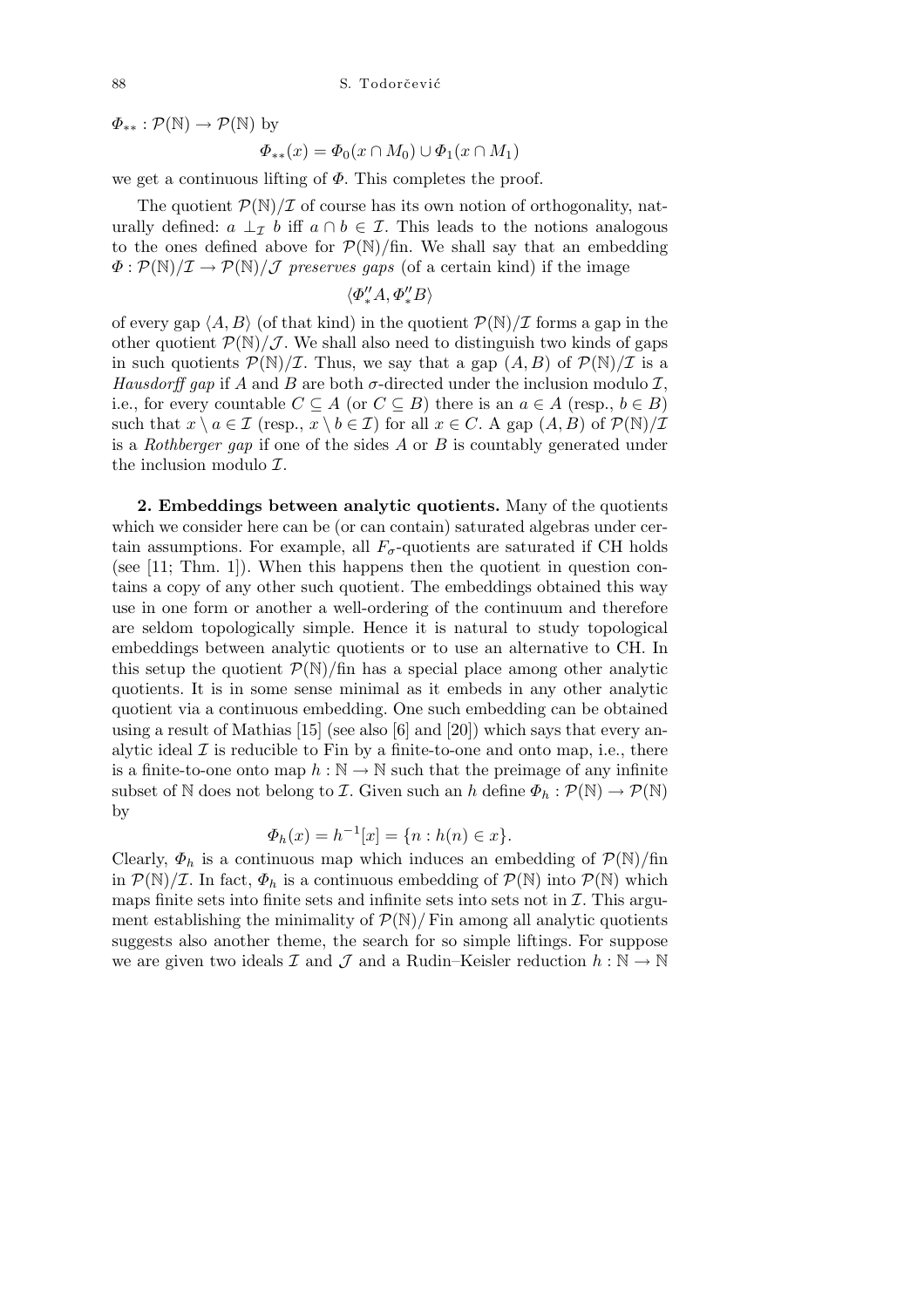of *I* to *J*, i.e. a (not necessarily onto) map *h* such that a subset *x* of N belongs to *J* if and only if its preimage  $h^{-1}[x]$  belongs to *I*. Consider the map  $\Phi_h(x) = h^{-1}[x]$  from  $\mathcal{P}(\mathbb{N})$  into  $\mathcal{P}(\mathbb{N})$  defined above. Then  $\Phi_h$  is a continuous lifting for a homomorphism

$$
\Phi_h: \mathcal{P}(\mathbb{N})/\mathcal{I} \to \mathcal{P}(\mathbb{N})/\mathcal{J}.
$$

Note that the kernel of  $\Phi_h$  is the ideal generated by  $\mathcal{I} \cup \{ \mathbb{N} \setminus \text{range}(h) \}.$ Thus  $\Phi_h$  is an embedding of  $\mathcal{P}(\mathbb{N})/\mathcal{I}$  into  $\mathcal{P}(\mathbb{N})/\mathcal{J}$  if and only if  $\mathbb{N}\setminus\text{range}(h)$ belongs to  $I$ , which basically means that the mapping  $h$  is onto (or it can be replaced by an onto map without any effect). The search for liftings of the form  $\Phi_h$  has been the most prominent theme in this area ever since Shelah's groundbreaking work  $([18; IV])$ . As an example of a result of this sort we mention the following fact made explicit in Farah [3] and appearing implicitly in the previous work of Just  $[9]$ , Shelah  $[18]$  and Veličković  $[23]$ .

THEOREM 4. If a homomorphism  $\Phi : \mathcal{P}(\mathbb{N})/\text{fin} \to \mathcal{P}(\mathbb{N})/\text{fin}$  has a Baire *lifting*, *then it has a lifting of the form Φ<sup>h</sup> for some finite-to-one mapping*  $h : \mathbb{N} \to \mathbb{N}$ .

From this, one immediately gets the following result made explicit by Just [9] (see also [18], [23]).

THEOREM 5. If a homomorphism  $\Phi : \mathcal{P}(\mathbb{N})/\text{fin} \to \mathcal{P}(\mathbb{N})/\text{fin}$  has a Baire *lifting then its kernel is an ideal generated over* Fin *by a single subset of* N*.*

Thus the only analytic quotients  $P(N)/\mathcal{I}$  that can be embedded into  $P(N)/\text{fin}$  by a reasonable embedding are the trivial ones, corresponding to *atomic* ideals, the ideals generated by Fin and a single subset of N. If we do not put any restriction on the embedding, the principle of open colouring, OCA, can be used to obtain the same result:

Theorem 6 (OCA). *If I is a nonatomic analytic ideal on* N *then*  $P(N)/\mathcal{I}$  *is not isomorphic to a subalgebra of*  $P(N)/\text{fin}$ *.* 

P r o o f. This result essentially appears as Corollary 19 in Just's paper [10] which surveys the work about OCA and homomorphisms of  $\mathcal{P}(\mathbb{N})/\text{fin}$ . Corollary 19 of [10] appears with an additional assumption (that all PCA sets of reals have the property of Baire) which turns out to be unnecessary as we shall now see.

Let  $\mathcal J$  be an ideal generated by  $\mathcal I$  and  $\mathcal I^{\perp}$ . By Theorem 2 we can choose a finite-to-one and onto map  $h : \mathbb{N} \to \mathbb{N}$  which reduces  $\mathcal J$  to Fin. Clearly, we may assume *h* is monotonic. Suppose OCA holds but there is an embedding

$$
\Phi: \mathcal{P}(\mathbb{N})/\mathcal{I} \to \mathcal{P}(\mathbb{N})/\mathrm{Fin},
$$

and let  $\Phi_* : \mathcal{P}(\mathbb{N}) \to \mathcal{P}(\mathbb{N})$  be one of its liftings. Let  $\sigma_n$   $(n \in \mathbb{N})$  be the enumeration of all finite 0-1-sequences, first by length and then lexicograph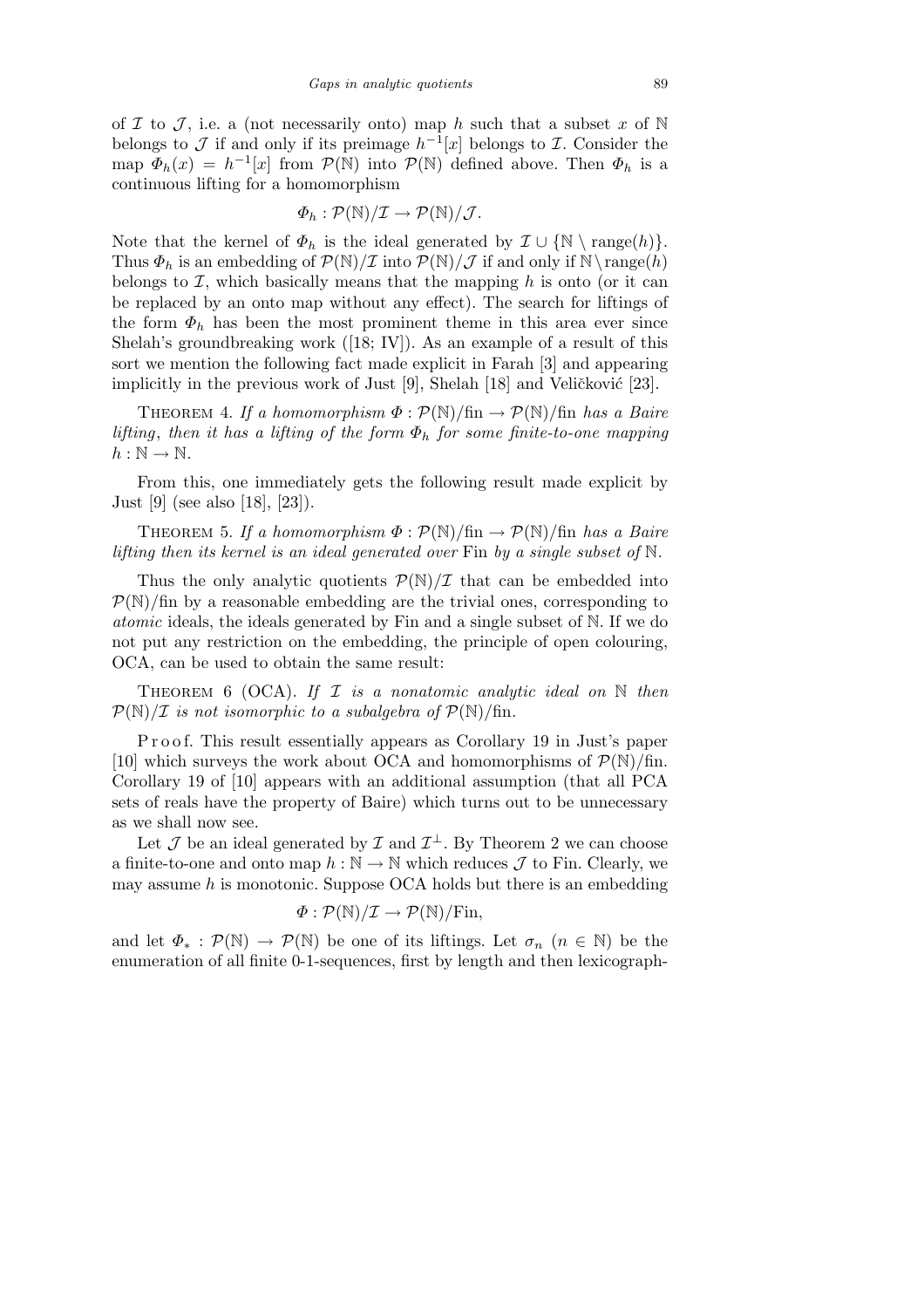ically. For  $x \in 2^{\mathbb{N}}$ , set

$$
a_x = h^{-1} [\{ n \in \mathbb{N} : \sigma_n \subset x \}].
$$

Then  $a_x$  ( $x \in 2^{\mathbb{N}}$ ) is an uncountable "neat" (see [10], [23]) almost disjoint family of sets all positive with respect to the ideal  $J$ . An application of OCA shows that there must be an  $x \in 2^{\mathbb{N}}$  and a *J*-positive subset *M* of  $a_x$  such that the restriction of  $\Phi$  to  $\mathcal{P}(M)/\mathcal{J}$  is induced by a continuous lifting, the key step in the whole argument (see [10; Theorem 11] and [23; Lemma 2.2]). Since  $\Phi$  is also a homomorphism from  $\mathcal{P}(\mathbb{N})/$ Fin into  $\mathcal{P}(\mathbb{N})/$ Fin, by Theorem 5, we conclude that  $\mathcal{I} = \ker(\Phi)$  when restricted to M is atomic. But this means that *M* belongs to  $\mathcal{J}$ , a contradiction. This finishes the proof.

Recall that an ideal  $\mathcal I$  on  $\mathbb N$  is a *P-ideal* iff it is  $\sigma$ -directed under the inclusion modulo the Fréchet ideal, i.e., for every sequence  ${a_n}$  of elements of *I* there is an element *b* of *I* such that  $a_n \setminus b$  is finite for all *n*. Note that any Rudin–Keisler reduction  $h : \mathbb{N} \to \mathbb{N}$  between two P-ideals can be replaced by a reduction which is moreover finite-to-one. So the following special case of the general problem about liftings of the form  $\Phi_h$  described above is particularly interesting.

PROBLEM 1. Suppose that  $\mathcal I$  is an analytic P-ideal on  $\mathbb N$  and that  $\Phi$  is a homomorphism from  $P(\mathbb{N})$ /fin into  $P(\mathbb{N})/I$  with a Baire lifting. Does  $\Phi$ have a lifting of the form  $\Phi_h$  for some finite-to-one function  $h : \mathbb{N} \to \mathbb{N}$ ?

The following result related to this problem was proved recently by Farah [3].

Theorem 7. *Suppose that J is an analytic P-ideal and that*

$$
\varPhi: \mathcal{P}(\mathbb{N})/\mathrm{Fin} \to \mathcal{P}(\mathbb{N})/\mathcal{J}
$$

*is a homomorphism with a Baire lifting. Then there exist a strictly increasing sequence*  $\{n_k\}$  *of integers, a sequence*  $\{v_k\}$  *of disjoint finite subsets of* N, *and a sequence of mappings*  $H_k : \mathcal{P}([n_k, n_{k+1})) \to \mathcal{P}(v_k)$  *such that* 

$$
\Psi_H(x) = \bigcup_{k=1}^{\infty} H_k(x \cap [n_k, n_{k+1}))
$$

*defines a lifting*  $\Psi_H : \mathcal{P}(\mathbb{N}) \to \mathcal{P}(\mathbb{N})$  *of*  $\Phi$ *.* 

Note that the lifting  $\Phi_h$  is a special case of  $\Psi_H$  by putting  $n_k = k$ ,  $v_k = h^{-1}(k)$ ,  $H_k({k}) = v_k$  and  $H_k(\emptyset) = \emptyset$ . The following application of this result will be needed in *§*3.

THEOREM 8. Suppose a quotient  $\mathcal{P}(\mathbb{N})/\mathcal{I}$  is embeddable into a quotient *P*(N)*/J by a Baire embedding Φ. If J is an analytic P-ideal then so is I.*

P r o o f. Since  $\mathcal{I} = \text{ker}(\Phi)$  and since  $\Phi$  has a continuous lifting (Theorem 3), we conclude that  $\mathcal I$  is analytic. Suppose  $\mathcal I$  is not a P-ideal and fix a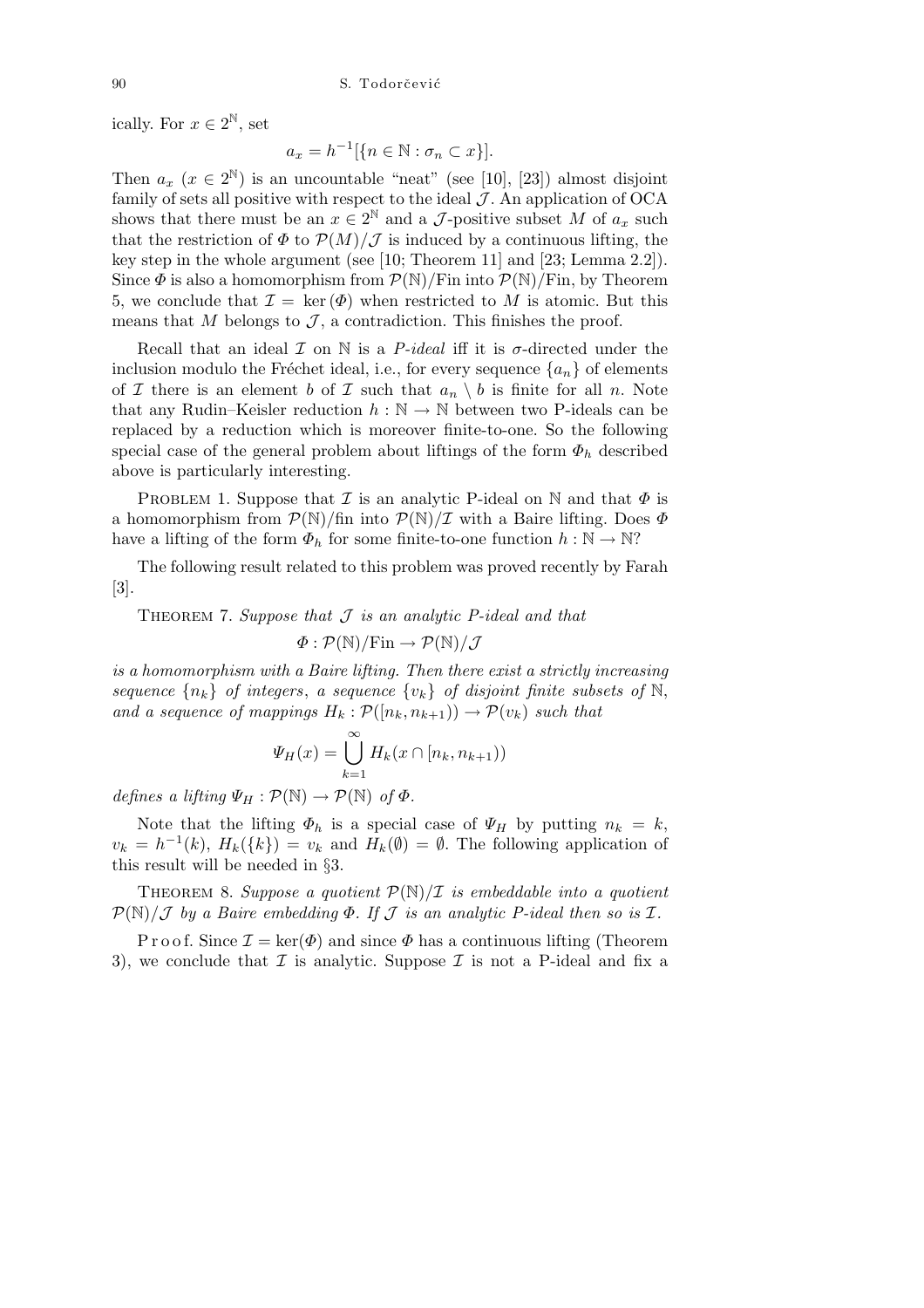sequence  $\{a_n\}$  of disjoint infinite elements of  $\mathcal I$  such that no element of  $\mathcal I$ almost includes  $a_n$  for all *n*. For  $n \in \mathbb{N}$  let  $\pi_n : a_n \to \mathbb{N}$  be the increasing onto map. Then for every  $n \in \mathbb{N}$  and  $x \subseteq \mathbb{N}$  we can define  $a_n(x)$  to be the  $\pi_n$ -preimage of *x*, i.e. the set  $\{i \in a_n : \pi_n(i) \in x\}$ . Let

$$
\mathcal{K} = \left\{ x \subseteq \mathbb{N} : \bigcup_{n=1}^{\infty} a_n(x) \in \langle \mathcal{I} \cup \{a_n\}^{\perp} \rangle \right\},\
$$

where  $\langle I \cup \{a_n\}^\perp \rangle$  is the ideal generated by *I* and the orthogonal of  $\{a_n :$  $n \in \mathbb{N}$ . Then *K* is an analytic ideal so by Mathias [15] there is a finite-to-one onto map  $h : \mathbb{N} \to \mathbb{N}$  which reduces  $\mathcal{K}$  to Fin. Let  $\phi : \mathbb{N}^2 \to \mathbb{N}$  be a bijection. For  $(i, j) \in \mathbb{N}^2$  set

$$
b_{ij} = \bigcup_{n=1}^{i} a_n(h^{-1}(\phi(i,j))).
$$

Then by the definition of  $K$  and the property of  $h$  one easily checks that for every infinite sequence  $\{(i_l, j_l)\}$  of elements of  $\mathbb{N}^2$ , with  $\{i_l\}$  strictly increasing, the union of  $b_{i_lj_l}$  ( $l \in \mathbb{N}$ ) is not in *I*. By Theorem 7 there are a strictly increasing sequence  ${n_k}$  of integers, a sequence  ${v_k}$  of disjoint finite sets of integers, and a sequence  $H_k : \mathcal{P}([n_k, n_{k+1})) \to \mathcal{P}(v_k)$  of mappings such that the corresponding

$$
\varPsi_H:\mathcal{P}(\mathbb{N})\to\mathcal{P}(\mathbb{N})
$$

is a lifting of  $\Phi$ . For each  $i \in \mathbb{N}$  pick an infinite set  $x_i$  such that different sets of the form  $b_{ij}$  ( $i \in \mathbb{N}, j \in x_i$ ) intersect different intervals  $[n_k, n_{k+1})$ . For  $i \in \mathbb{N}$ , set  $\mathbf{r}$ 

$$
b_i = \bigcup_{j \in x_i} b_{ij}.
$$

Clearly,  $b_i \in \mathcal{I}$  for all *i*. Since  $\mathcal{J}$  is a P-ideal there is  $c \in \mathcal{J}$  such that  $\Psi_H(b_i) \backslash c$ is finite for all *i*. By the definition of  $\Psi_H$  and the choice of  $x_i$ 's, this means that for each *i* we can find  $k_i \in x_i$  such that  $\Psi_H(b_{ik_i}) \subseteq c$ . It follows that  $\Psi_H(b_{ik_i}) \subseteq c$ . It follows that *i W<sub>H</sub>*( $\bigcup_{i=1}^{\infty}$  *b*<sub>*ik<sub>i</sub>*</sub>)  $\subseteq$  *c*, contradicting the fact that the union  $\bigcup_{i=1}^{\infty}$  *b*<sub>*ik<sub>i</sub>*</sub> is not a member of *I*. This finishes the proof.

REMARK. Theorem 8 is true even if we assume that there is a Borel reduction of the equivalence relation  $E_{\mathcal{I}}$  on  $\mathcal{P}(\mathbb{N})$  associated with  $\mathcal{I}$  in the equivalence relation  $E_{\mathcal{J}}$  associated with  $\mathcal{J}$  (see [12]). This can easily be deduced from some results of Kechris and Louveau [13] and Solecki [19].

Following the analogy described above one can prove the following result related to Theorem 8 in the same way Theorem 6 relates to Theorem 5.

Theorem 9 (OCA). *Suppose that I and J are analytic ideals and that the quotient*  $P(\mathbb{N})/\mathcal{I}$  *is embeddable into the quotient*  $P(\mathbb{N})/\mathcal{I}$ . If  $\mathcal{I}$  *is a P-ideal then so is I.*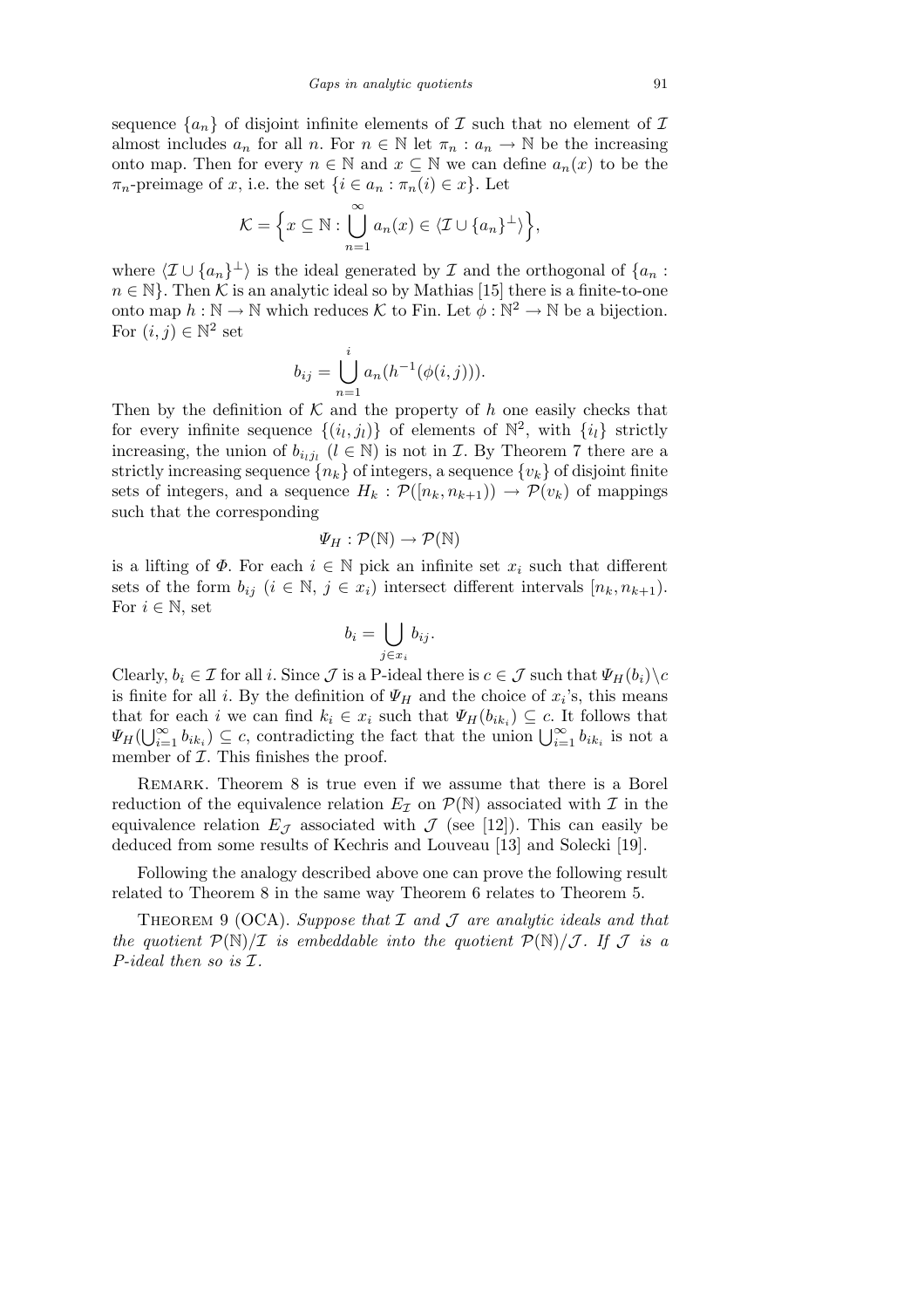**3. Preservation of gaps.** In this section we consider topological embeddings of  $P(\mathbb{N})$ /fin into analytic quotients and investigate the preservation of the gap structure.

Theorem 10. *If I is an analytic ideal on* N *then every Baire embedding Φ of P*(N)*/*fin *into P*(N)*/I preserves Hausdorff gaps.*

P r o o f. By Theorem 3, we may assume that *Φ* has a continuous lifting  $\Phi_* : \mathcal{P}(\mathbb{N}) \to \mathcal{P}(\mathbb{N})$ . Suppose  $(A, B)$  is a Hausdorff gap in  $\mathcal{P}(\mathbb{N})$ /fin but its image  $(\Phi''_*A, \Phi''_*B)$  is not a gap in  $\mathcal{P}(\mathbb{N})/\mathcal{I}$ . Choose *c* such that

(1) 
$$
\Phi_*(a) \setminus c \in \mathcal{I} \quad \text{ for all } a \in A,
$$

(2) 
$$
\Phi_*(b) \cap c \in \mathcal{I} \quad \text{ for all } b \in B.
$$

Let

$$
A_* = \{a \subseteq \mathbb{N} : \Phi_*(a) \setminus c \in \mathcal{I}\}.
$$

Then *A<sup>∗</sup>* is an analytic set which includes *A*.

CLAIM.  $A_* \perp B$ .

Proof. Take  $a \in A_*$  and  $b \in B$ . Then  $\Phi_*(a \cap b)$  is equal, modulo *I*, to the intersection of  $\Phi_*(a)$  and  $\Phi_*(b)$ . By (2) and the definition of  $A_*$  we have

(3) 
$$
\Phi_*(a) \cap \Phi_*(b) \subseteq (\Phi_*(a) \setminus c) \cup (\Phi_*(b) \cap c) \in \mathcal{I}.
$$

It follows that  $\Phi_*(a \cap b) \in \mathcal{I}$ . Since  $\Phi_*$  is a lifting of an embedding of  $\mathcal{P}(\mathbb{N})$ /fin into  $\mathcal{P}(\mathbb{N})/\mathcal{I}$ , we conclude that  $a \cap b$  must be finite.

Thus, *A<sup>∗</sup>* and *B* are orthogonal and *A<sup>∗</sup>* is analytic, which leads us to the hypothesis of Theorem 1. Since  $B$  is  $\sigma$ -directed every countable subset of  $B$ can be separated from *A∗*, so by Theorem 1 there is a countable subset *C* of  $B^{\perp}$  such that every element of  $A_*$  is almost included in some element of *C*. Since  $A \subseteq A_*$  is  $\sigma$ -directed under almost-inclusion there must be a single element *d* in *C* such that  $a \subseteq^* d$  for all  $a \in A$ . This means that *d* separates *A* and *B*, contradicting our assumption that  $(A, B)$  is a gap in  $\mathcal{P}(\mathbb{N})$ /fin. This completes the proof of Theorem 10.

The preservation of Rothberger gaps seems less frequent as the following example shows.

EXAMPLE 1. For  $i \in \mathbb{N}$ , set

$$
\mathbb{N}_i = \{ 2^{i-1}(2j-1) : j \in \mathbb{N} \}
$$

and let *A* be the family  $\{N_i\}$  of these sets. Let *B* be its orthogonal, i.e.,

$$
B = \{b \subseteq \mathbb{N} : b \cap \mathbb{N}_i \text{ is finite for all } i\}.
$$

Thus  $(A, B)$  is a typical example of a Rothberger gap. Let  $\mathcal{I}_1$  be the ideal of subsets of  $N \times 2$  generated (over Fin) by the families

$$
a \times \{0\}
$$
  $(a \in A)$  and  $b \times \{1\}$   $(b \in B)$ .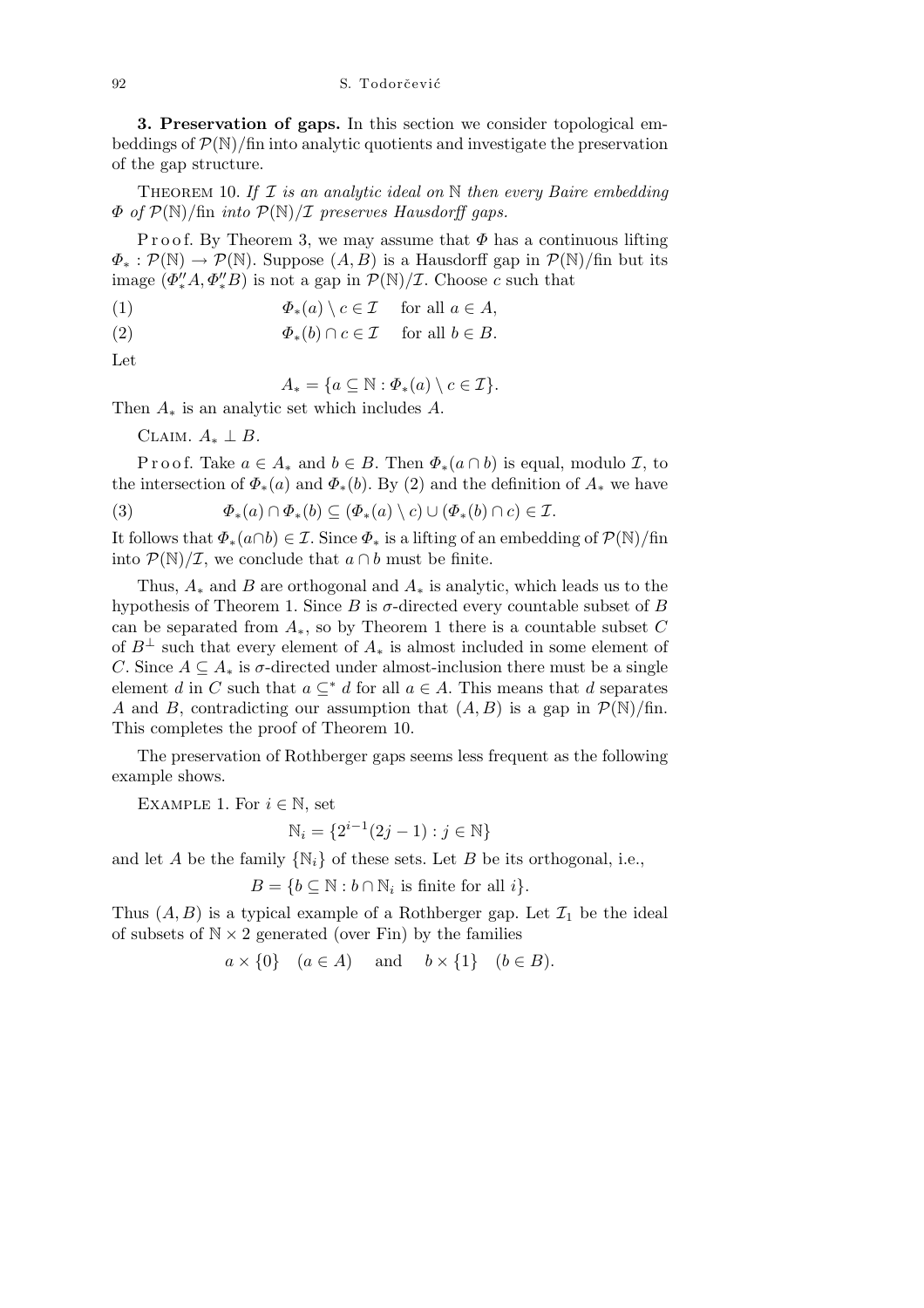Note that the projection map *π* : N *×* 2 *→* N is a finite-to-one reduction of  $\mathcal{I}_1$  to the Fréchet ideal, i.e., that no  $\pi$ -preimage of an infinite subset of N is covered by finitely many sets taken from our two generating families. The corresponding map  $\Phi_{\pi}$  from  $\mathcal{P}(\mathbb{N})$ /fin into  $\mathcal{P}(\mathbb{N} \times 2)/\mathcal{I}_1$  does not preserve the Rothberger gap (*A, B*) since it maps it to

$$
\langle \{a \times 2 : a \in A\}, \{b \times 2 : b \in B\} \rangle,
$$

which is split in  $\mathcal{P}(\mathbb{N} \times 2)/\mathcal{I}_1$  by the set  $\mathbb{N} \times \{1\}$ .

While this example shows that Rothberger gaps may not necessarily be preserved even under the embeddings of the form  $\Phi_h$ , this still leaves us the possibility of a reasonably general preservation result for certain kind of ideals on N. We shall illustrate this by considering two classes of ideals on N. Note that  $\mathcal{I}_1$  is not a P-ideal, i.e., that  $\mathcal{I}_1$  is not  $\sigma$ -directed under the inclusion modulo Fin. It is interesting that this class of analytic ideals preserves the gaps of  $\mathcal{P}(\mathbb{N})$ /fin under all topological embeddings.

Theorem 11. *If I is an analytic P-ideal then every Baire embedding Φ of*  $P(\mathbb{N})$ /fin *into*  $P(\mathbb{N})/I$  *preserves all gaps.* 

P r o o f. Let  $\Phi_*$  be a continuous lifting of  $\Phi$  and let  $(A, B)$  be a given gap of  $\mathcal{P}(\mathbb{N})$ /fin. Suppose  $(\Phi''_*A, \Phi''_*B)$  is not a gap modulo  $\mathcal I$  and fix a subset  $c$ on  $\mathbb N$  which splits  $\Phi''_*A$  from  $\Phi''_*B$  modulo  $\mathcal I$ , i.e., such that

(4) 
$$
\Phi_*(a) \setminus c \in \mathcal{I} \quad \text{ for all } a \in A,
$$

(5) 
$$
\Phi_*(b) \cap c \in \mathcal{I} \quad \text{ for all } b \in B.
$$

Set

$$
A_* = \{a \subseteq \mathbb{N} : \Phi_*(a) \setminus c \in \mathcal{I}\} \quad \text{and} \quad B_* = \{b \subseteq \mathbb{N} : \Phi_*(b) \cap c \in \mathcal{I}\}.
$$

Then *A<sup>∗</sup>* and *B<sup>∗</sup>* are two orthogonal analytic ideals on N. To see this fix  $a \in A_*$  and  $b \in B_*$ . Then  $\Phi_*(a \cap b)$  is equal modulo *I* to the intersection of  $\Phi_*(a)$  and  $\Phi_*(b)$ , which belongs to *I* since it is covered by the union of  $\Phi_*(a) \setminus c$  and  $\Phi_*(b) \cap c$ , which are members of *I* by the definitions of *A*<sup>∗</sup> and *B*<sup>\*</sup>. Note that *A* ⊆ *A*<sup>\*</sup> and *B* ⊆ *B*<sup>\*</sup>, so  $(A_*, B_*)$  is also a gap in  $P(N)/\text{fin}$ . It follows that the Claim below, together with Theorem 1, leads to a contradiction caused by our assumption that the gap (*A, B*) is not preserved.

## CLAIM. Both  $A_*$  and  $B_*$  are  $\sigma$ -directed under the inclusion modulo Fin.

P r o o f. By symmetry it suffices to show only that  $A_*$  is  $\sigma$ -directed. Let  $J$  be the ideal on  $N$  generated by  $I$  and the set  $c$ . Clearly,  $J$  is also an analytic P-ideal. Note that by the definition of  $A_*$ , the continuous map  $\Phi_*$ is also a lifting of an embedding of the quotient  $\mathcal{P}(\mathbb{N})/A_*$  into the quotient  $P(N)/J$ . By Theorem 8 we conclude that  $A_*$  must also be a P-ideal, which was to be shown.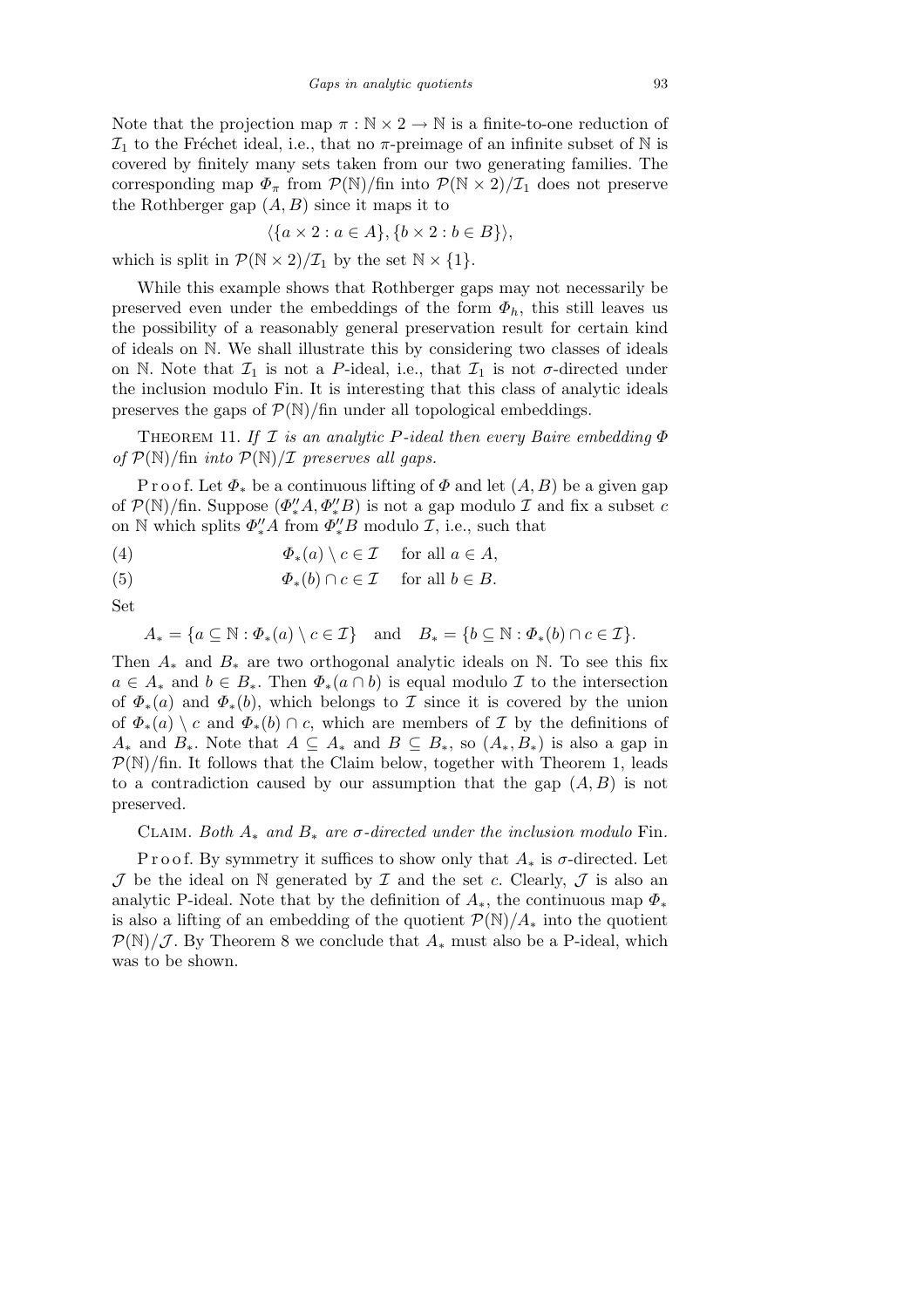94 S. Todorčević

As explained in §2, the only embeddings of  $\mathcal{P}(\mathbb{N})$ /fin into  $\mathcal{P}(\mathbb{N})/\mathcal{I}$  that we presently know have a lifting of the form  $\Phi_h$  for some reduction  $h : \mathbb{N} \to \mathbb{N}$ of  $I$  to the Fréchet ideal, so some readers might appreciate a direct proof of the Claim under the assumption that  $\Phi$  has a lifting of the form  $\Phi_h$ . To see for example that  $A_*$  is  $\sigma$ -directed in this case, choose a countable subset  $A_0$ of  $A_*$ . Since  $\mathcal I$  is a P-ideal there is an  $x \in \mathcal I$  such that

(6) 
$$
(\Phi_h(a) \setminus c) \setminus x
$$
 is finite for all  $a \in A_0$ .

This means that for each  $a \in A_0$  we can find  $k_a \in \mathbb{N}$  such that

(7) 
$$
\Phi_h(a \setminus \{1, \ldots, k_a\}) \setminus c \subseteq x \quad \text{for all } a \in A_0.
$$

Set

$$
d = \bigcup_{a \in A_0} (a \setminus \{1, \ldots, k_a\}).
$$

Clearly, every element of  $A_0$  is almost included in  $d$ , so we are left to show that *d* is an element of  $A_*$ , i.e., that  $\Phi_h(d) \setminus c$  is a member of *I*. To see this note that

(8) 
$$
\Phi_h(d) \setminus c = \bigcup_{a \in A_0} \Phi_h(a \setminus \{1, \ldots, k_a\}) \setminus c \subseteq x.
$$

This completes the proof of the Claim and of Theorem 11.

The second class of ideals which allows a general preservation result is introduced by K. Mazur in [16]. Call an ideal *I* on N a *Mazur ideal* if there is  $h : \mathbb{N} \to \mathbb{N}$ , and for each  $n \in \mathbb{N}$  a monotone family  $\mathcal{I}_n$  of subsets of  $h^{-1}(n)$ , such that

- $(9)$  $\nu$ <sup>*−*1</sup>(*n*)  $\in$  *I* but *h*<sup>-1</sup>(*n*)  $\neq$  *x ∪ y* for any two elements *x*, *y*  $\in$  *I*<sub>*n*</sub>,
- (10) for every  $x \in \mathcal{I}$  there is  $m \in \mathbb{N}$  such that  $x \cap h^{-1}(n) \in \mathcal{I}_n$  for all  $n \geq m$ .

As pointed out in [16], this class of ideals is rather large. For example, every  $F_{\sigma}$ -ideal belongs to this class, as well as the union of a strictly increasing sequence of arbitrary ideals. Its relationship with the general class of analytic ideals is, however, still unclear. The reason for their introduction in [16] was that an adaptation of the original Hausdorff argument shows that every quotient  $P(\mathbb{N})/\mathcal{I}$  over such an ideal contains an  $(\omega_1, \omega_1^*)$ -gap. We shall now see that, in fact, much more can be said about the gap spectrum of such quotients. To state this, note that (9) and (10) in particular mean that *h* is a reduction of  $I$  to the Fréchet ideal, so the corresponding map

$$
\Phi_h(x) = \bigcup_{n \in x} h^{-1}(n)
$$

defines an embedding of  $\mathcal{P}(\mathbb{N})$ /fin into  $\mathcal{P}(\mathbb{N})/\mathcal{I}$ .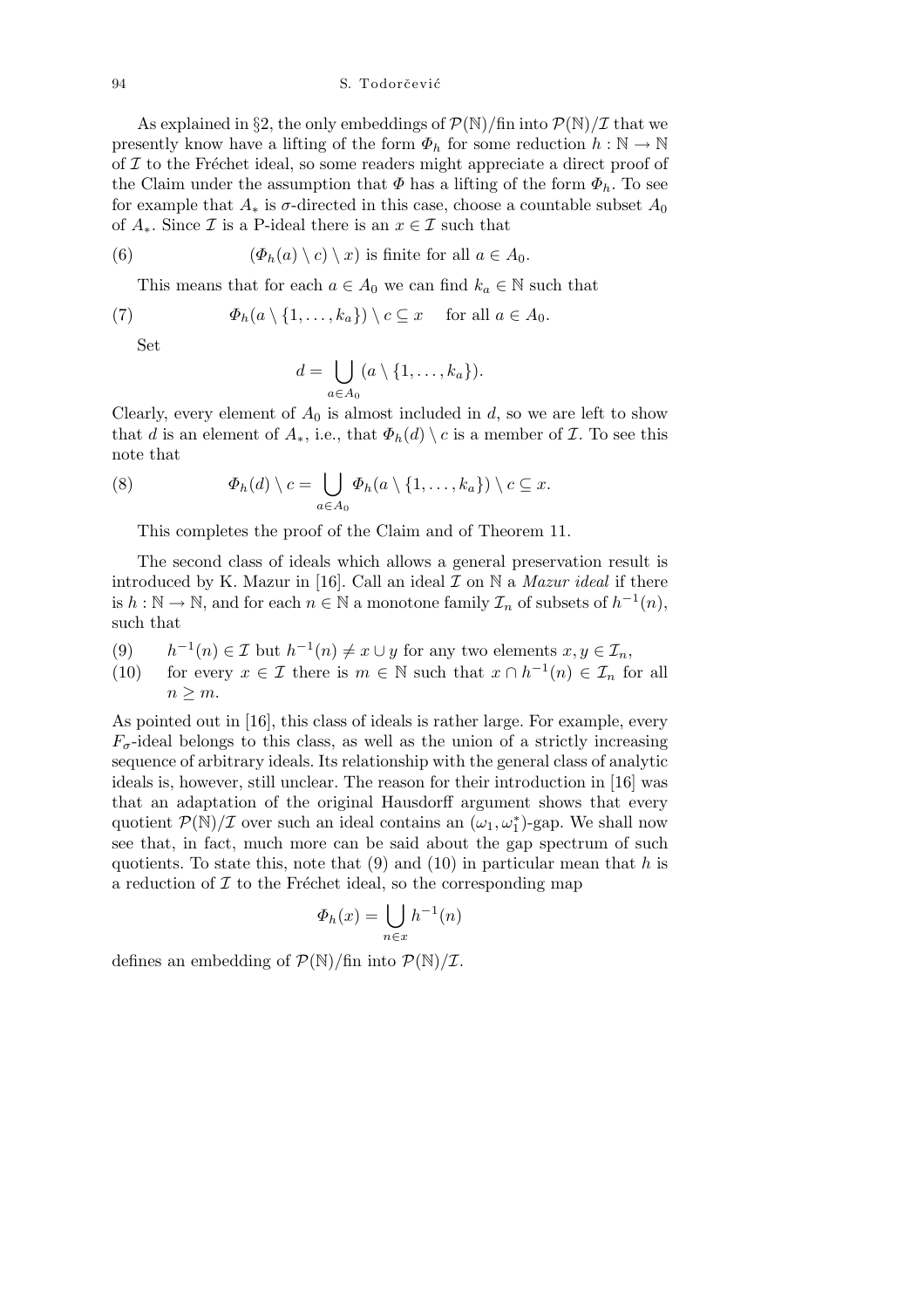THEOREM 12. If *I* is a Mazur ideal and if  $h : \mathbb{N} \to \mathbb{N}$  is a reduction *witnessing this fact, then the corresponding embedding*  $\Phi_h$  :  $P(\mathbb{N})/\text{fin}$  → *P*(N)*/I preserves all gaps.*

P r o o f. Define  $F_h : \mathcal{P}(\mathbb{N}) \to \mathcal{P}(\mathbb{N})$  by

 $F_h(a) = \{n \in \mathbb{N} : h^{-1}(n) \setminus a \in \mathcal{I}_n\}.$ 

Then we have the following relationships between  $\Phi_h$  and  $F_h$ , which are easily checked using (9) and (10):

(11)  $\Phi_h(a) \setminus c \in \mathcal{I}$  implies  $a \setminus F_h(c) \in \text{Fin}$ ,

(12)  $\Phi_h(a) \cap c \in \mathcal{I}$  implies  $a \cap F_h(c) \in \text{Fin}$ .

It follows that if *A* and *B* are two orthogonal families such that their images  $\Phi''_h A$  and  $\Phi''_h B$  are split in  $P(\mathbb{N})/I$  by some *c* then  $F_h(c)$  splits *A* and *B* in *P*(N)*/*fin. This completes the proof.

**4. Gap spectra of analytic quotients.** In this section we summarize the results about gap spectra of algebras  $P(N)/\mathcal{I}$  that follow from the preservation theorems proved in *§*2. We also mention some possible ramifications of these results.

THEOREM 13. *A quotient algebra*  $P(\mathbb{N})/I$  *over an analytic ideal contains any type of a Hausdorff gap which appears in*  $P(\mathbb{N})$ /fin. If  $\mathcal I$  *is an analytic P-ideal or a Mazur ideal then the gap spectrum of P*(N)*/I includes that of*  $P(N)/\text{fin}$ *.* 

COROLLARY 14. If  $I$  *is an analytic ideal on*  $\mathbb N$  *then*  $P(\mathbb N)/I$  *contains an*  $(\omega_1, \omega_1^*)$ -gap.

COROLLARY 15. *The quotient algebra*  $P(\mathbb{N})/I$  *over any*  $F_{\sigma}$ -ideal or any *analytic P-ideal contains an*  $(\omega_1, \omega_1^*)$ -*gap as well as a*  $(\mathfrak{b}, \omega^*)$ -*gap.* [Here  $\mathfrak{b}$ is the minimal cardinality of an unbounded subset of the reduced power N <sup>N</sup>*/*fin.]

These results can be considered as parts of an answer to the following general

PROBLEM 2. Determine the gap spectrum of  $\mathcal{P}(\mathbb{N})/\mathcal{I}$  for every analytic ideal *I* on N.

In view of Theorem 13 and the results about the gap spectrum of  $P(N)/\text{fin}$  accumulated so far (see [21; *§8*]) it is natural to expect that OCA, or the stronger principle PFA, might be relevant to the full solution to this problem. For example, it is natural to expect that under one of these two principles the spectrum of any analytic quotient is equal to  $\{(\omega_2, \omega^*), (\omega_1, \omega_1^*), (\omega, \omega_2^*)\}$ . The phenomenon that a quotient  $P(\mathbb{N})/\mathcal{I}$  is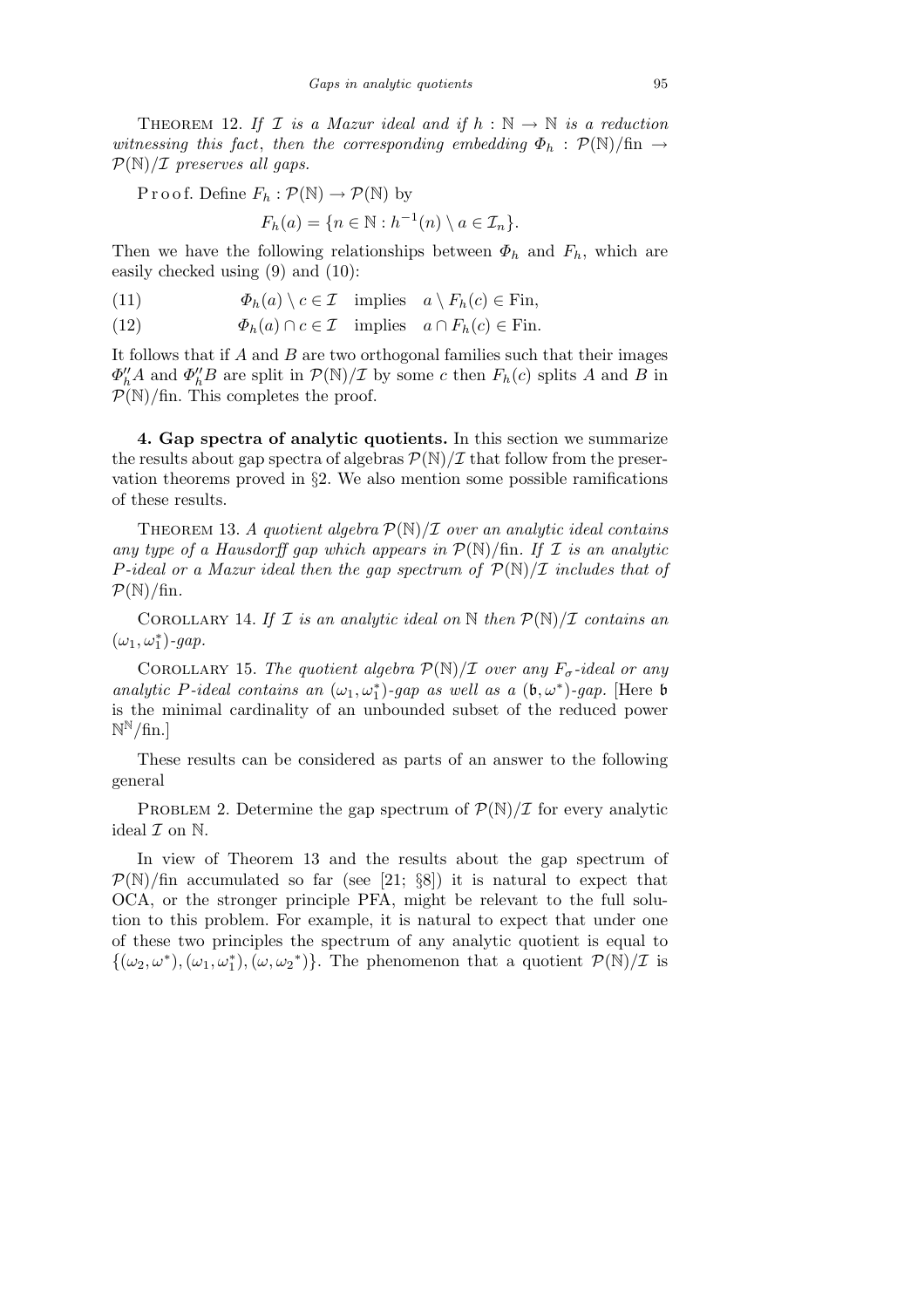not embeddable in  $\mathcal{P}(\mathbb{N})$ /fin (see Theorem 6) but it has the same gap spectrum as  $\mathcal{P}(\mathbb{N})$ /fin is by no means automatic. For example, in [2] and [3; *§*22], Farah describes a situation in which  $P(N)/\text{fin}$  has no well-ordered chains of length  $\omega_2$  but the analytic quotient  $\mathcal{P}(\mathbb{N})/\mathcal{I}_2$ , where  $\mathcal{I}_2$  is the ideal generated by the families *A* and *B* of Example 1, contains an  $(\omega_2, \omega_2^*)$ -gap. Note that  $\mathcal{I}_2$  is a Mazur ideal so its gap spectrum (properly) includes that of Fin.

We have seen above that the cardinal invariant  $\mathfrak b$  shows up in the gap spectrum of essentially every analytic quotient, so it is natural to ask the following

PROBLEM 3. Is there any other standard cardinal invariant of the continuum which occurs in the gap spectrum of some analytic quotient?

## **References**

- [1] H. G. Dales and W. H. Woodin, An Introduction to Independence for Analysts, Cambridge Univ. Press, 1987.
- [2] I. F a r a h, *Embedding partially ordered sets into*  $\omega_{\omega}$ , Fund. Math. 151 (1996), 53–95.
- [3] —, *Analytic ideals and their quotients*, Ph.D. thesis, Univ. of Toronto, 1997.
- [4] F. Hausdorff, *Die Graduierung nach dem Endverlauf*, Abh. König. Sächs. Ges. Wiss. Math.-Phys. Kl. 31 (1909), 296–334.
- [5] —, *Summen von ℵ*<sup>1</sup> *Mengen*, Fund. Math. 26 (1936), 241–255.
- [6] S.-A. J al ali -N ai ni, *The monotone subsets of Cantor space*, *filters and descriptive set theory*, doctoral dissertation, Oxford, 1976.
- [7] W. Just, *The space*  $(\omega^*)^{n+1}$  *is not always a continuous image of*  $(\omega^*)^n$ , Fund. Math. 132 (1989), 59–72.
- [8] —, *Nowhere dense P-subsets of ω ∗* , Proc. Amer. Math. Soc. 106 (1989), 1145–1146.
- [9] —, *A modification of Shelah's oracle chain condition with applications*, Trans. Amer. Math. Soc. 329 (1992), 325–341.
- [10] —, *A weak version of AT from OCA*, in: Math. Sci. Res. Inst. Publ. 26, Springer, 1992, 281–291.
- [11] W. Just and A. Krawczyk, *On certain Boolean algebras*  $\mathcal{P}(\omega)/I$ , Trans. Amer. Math. Soc. 285 (1984), 411–429.
- [12] A. S. Kechris, *Lectures on definable group actions and equivalence relations*, in preparation.
- [13] A. S. Kechris and A. Louveau, *The classification of hypersmooth Borel equivalence relations*, J. Amer. Math. Soc. 10 (1997), 215–242.
- [14] K. Kunen,  $(\kappa, \lambda^*)$  gaps under MA, note of August 1976.
- [15] A. R. D. Mathias, *A remark on rare filters*, in: Infinite and Finite Sets, A. Hajnal *et al.* (ed.), Colloq. Math. Soc. János Bolyai 10, North-Holland, 1975, 1095-1097.
- [16] K. Mazur,  $F_{\sigma}$ -ideals and  $\omega_1 \omega_1^*$ -gaps in the Boolean algebra  $\mathcal{P}(\omega)/I$ , Fund. Math. 138 (1991), 103–111.
- [17] M. Scheepers, *Gaps in*  $\omega^{\omega}$ , in: Israel Math. Conf. Proc. 6, Bar-Ilan Univ., 1993, 439–561.
- [18] S. Shelah, *Proper Forcing*, Lecture Notes in Math. 940, Springer, 1982.
- [19] S. Solecki, *Analytic ideals*, Bull. Symbolic Logic 2 (1996), 339–348.